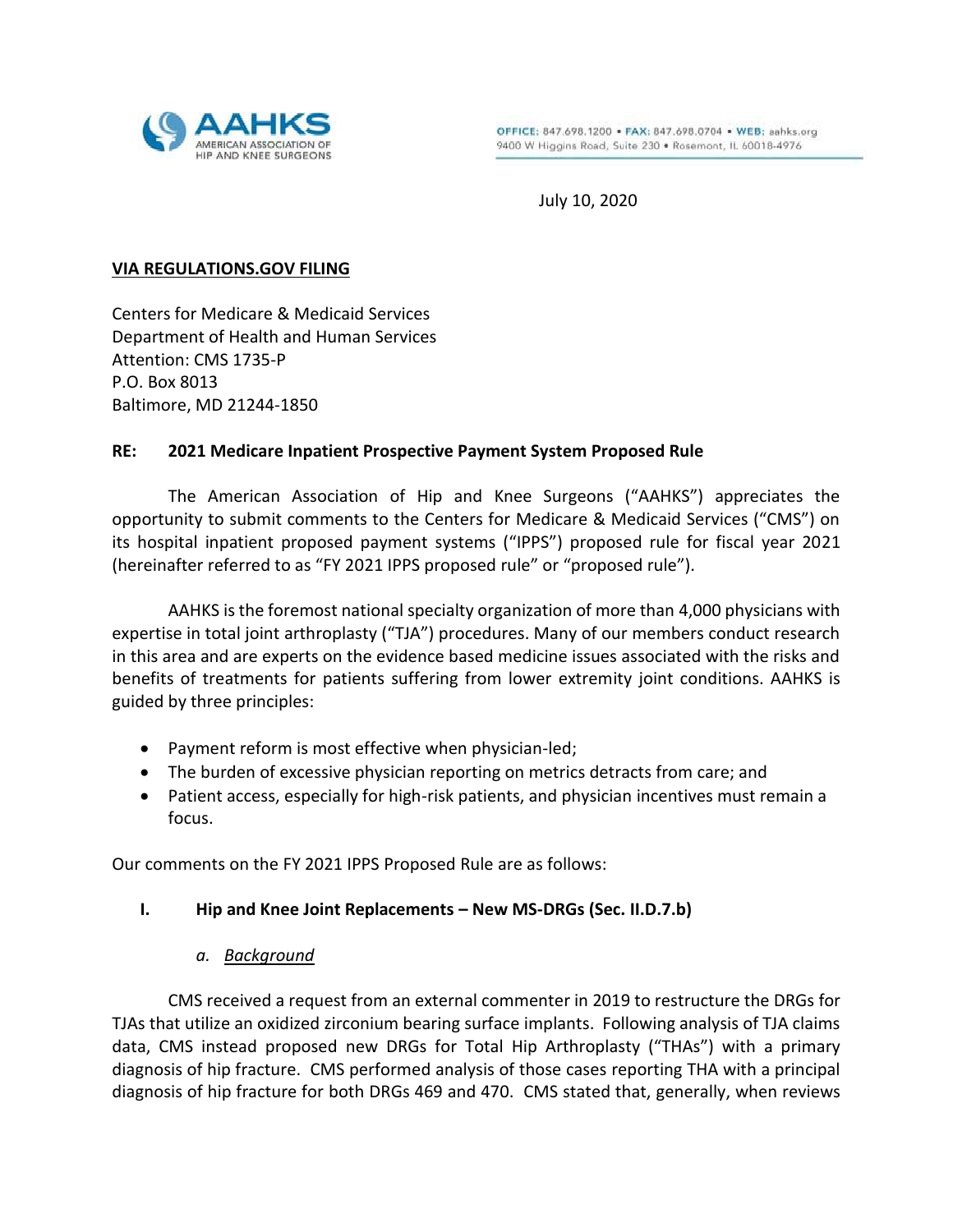shows that subsets of clinically similar cases within a DRG consume significantly different amounts of resources, CMS often reassigns them to a different DRG with comparable resource use or creates a new DRG.

In this case, CMS proposes to create the following new MS-DRGs for FY 2021:

- MS-DRG 521 (Hip Replacement with Principal Diagnosis of Hip Fracture with MCC);
- MS-DRG 522 (Hip Replacement with Principal Diagnosis of Hip Fracture without MCC)
- *b. MS-DRG 521 and 522*

*AAHKS Comment*: We agree that, generally, patients who undergo THA following hip fracture tend to require greater resources for effective treatment than those without hip fracture. Further, the increased complexity associated with hip fracture patients can be attributed to the post traumatic state and the stress of pain, possible peri-articular bleeding, and the fact that this subset of patients, most of whom have fallen as the cause for their fracture, are on average more frail than those who require THA because of degenerative joint disease. Most importantly, their urgent need precludes the correction of reversible risk factors and planning of perioperative care that has become the norm for elective THA.

We have concerns regarding the proposed impacts on reimbursement levels for DRGs 469 and 470, particularly or 469. New DRGs should not be a reason to lower reimbursement for DRG 469 and 470. CMS analyzed average cost and length of stay of hip fracture cases compared with non-hip fracture cases and presented the results in the following Chart 1:

| MS-DRGs for Total Hip and Knee Replacement Procedures with a Principal<br><b>Diagnosis of Hip Fracture</b>      |                           |                              |                                |  |  |  |
|-----------------------------------------------------------------------------------------------------------------|---------------------------|------------------------------|--------------------------------|--|--|--|
| <b>MS-DRG</b>                                                                                                   | <b>Number</b><br>of Cases | Average<br>Length<br>of Stay | <b>Average</b><br><b>Costs</b> |  |  |  |
| MS-DRG 469-All cases                                                                                            | 25,701                    | 5.9                          | \$22,126                       |  |  |  |
| MS-DRG 469 - Cases reporting a total hip<br>replacement procedure with a principal diagnosis<br>of hip fracture | 14,163                    | 7.2                          | \$21,951                       |  |  |  |
| MS-DRG 470-All cases                                                                                            | 386,221                   | 2.3                          | \$14,326                       |  |  |  |
| MS-DRG 470- Cases reporting a total hip<br>replacement procedure with a principal diagnosis<br>of hip fracture  | 47,632                    | 4.5                          | \$16,092                       |  |  |  |

# **CHART 1**

CMS found that the average costs for hip fracture cases in DRG 470 were nearly \$2,000 more than those of non-fracture cases. Further, the average length of stay nearly doubles. This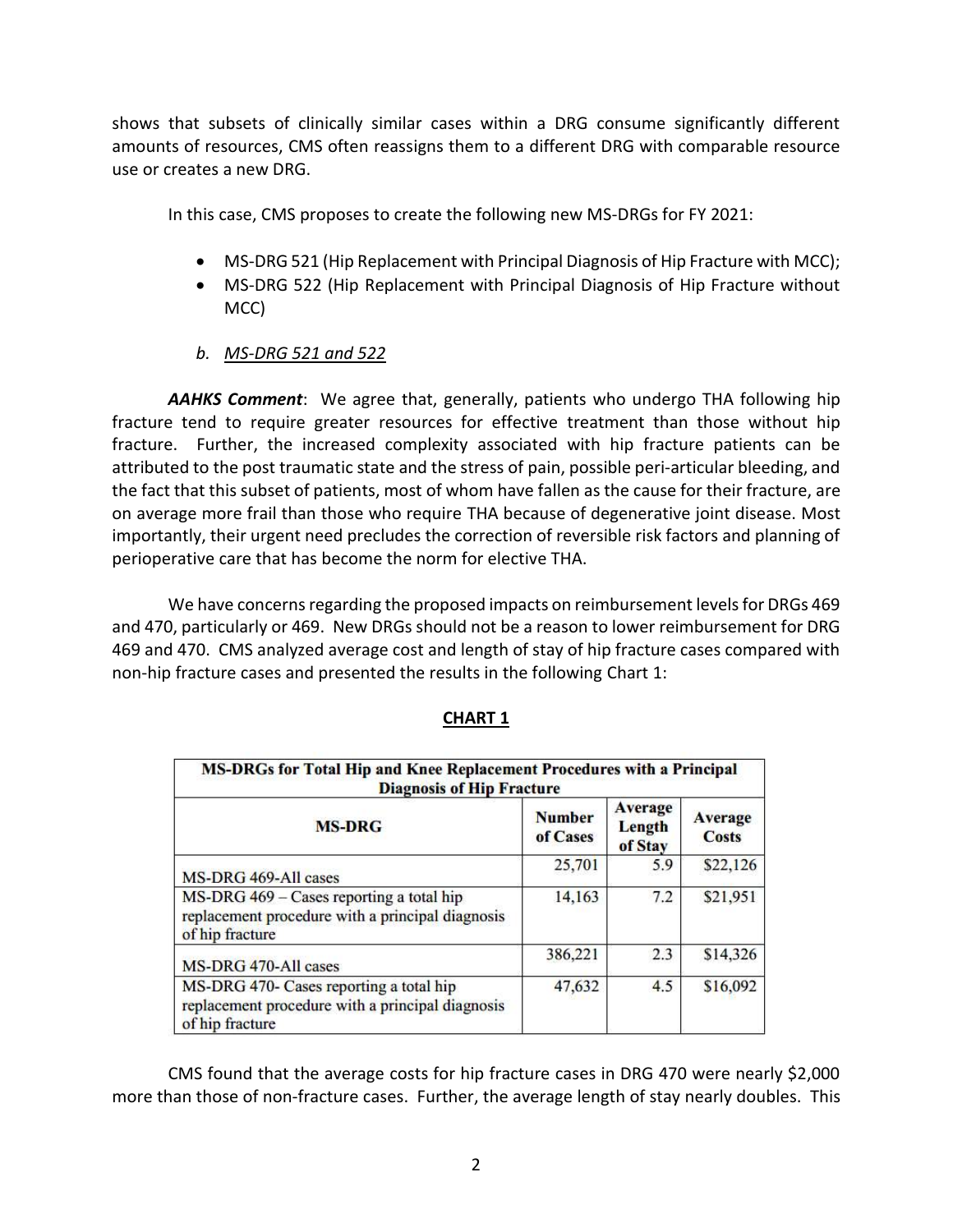is not surprising given the expected complexity associated with hip fracture cases. We are grateful that reimbursement for DRG 470 is not reduced but we are disappointed to observe that the proposed 2021 reimbursement for DRG 470 remains nearly flat (see Chart 2 below) as CMS continues its trend of reducing the weights for this procedure.

What was more interesting was the average costs for hip fracture cases within DRG 469 (cases with major complicating conditions) which had marginally lower average costs per episode in spite of a longer average length of stay as illustrated in Chart 1. This, too, is reflected in proposed weights for a new DRG 521 below:

| Past and Proposed 2021 IPPS Reimbursement Levels |        |             |        |             |        |                   |  |  |  |
|--------------------------------------------------|--------|-------------|--------|-------------|--------|-------------------|--|--|--|
| Code<br>(DRG/CPT)                                | 2019   |             | 2020   |             | 2021   |                   |  |  |  |
|                                                  | Weight | Rate        | Weight | Rate        | Weight | Rate <sup>1</sup> |  |  |  |
| 469                                              | 3.1742 | \$17,921.78 | 3.1399 | \$18,200.84 | 3.0989 | \$18,530.61       |  |  |  |
| 470                                              | 1.9898 | \$11,234.56 | 1.9684 | \$11,410.09 | 1.9104 | \$11,423.69       |  |  |  |
| 521                                              | --     |             |        |             | 3.0652 | \$18,329.99       |  |  |  |
| 522                                              |        |             |        |             | 2.1943 | \$13,121.34       |  |  |  |

## **CHART 2**

## *c. Impact on CJR Model*

 $\overline{a}$ 

*AAHKS Comment:* If THAs with fracture were moved into new DRGs it would mean that such cases would no longer be included in CMS models and quality programs based on DRGs 469 and 470. This would impact programs such as the Comprehensive Care Joint Replacement ("CJR"), the Readmissions Reduction Program, Value-Based Purchasing, Hospital Compare, and any other program that does not distinguish between elective and non-elective TJA. It also affects the surgeon specific complication and episode of cost measures contributing to the MIPS quality score under MACRA.

An admission of DRGs 469 or 470 currently triggers CJR episodes. If CMS finalizes the new DRGs for hip fractures without adding the new fracture DRGs as episode triggers to the CJR, it would have the effect of removing all hip fracture cases from the CJR. We believe there is value in maintaining hip fracture cases in the CJR. First, notwithstanding the new codes, it may be administratively simpler for some CJR participants and associated surgeons to continue performing hip fracture THAs under CJR arrangements than to begin removing cases from the CJR. Second, maintaining hip fractures in the CJR would mean those procedures remain subject

<sup>1</sup> Projected by CMS of the baseline amount that will be paid *nationally* for the MS-DRG. This amount **DOES NOT INCLUDE** facility-specific calculation of teaching, disproportionate share, capital, and outlier payments for all cases. These figures assume hospital reported quality data and is a meaningful EHR user.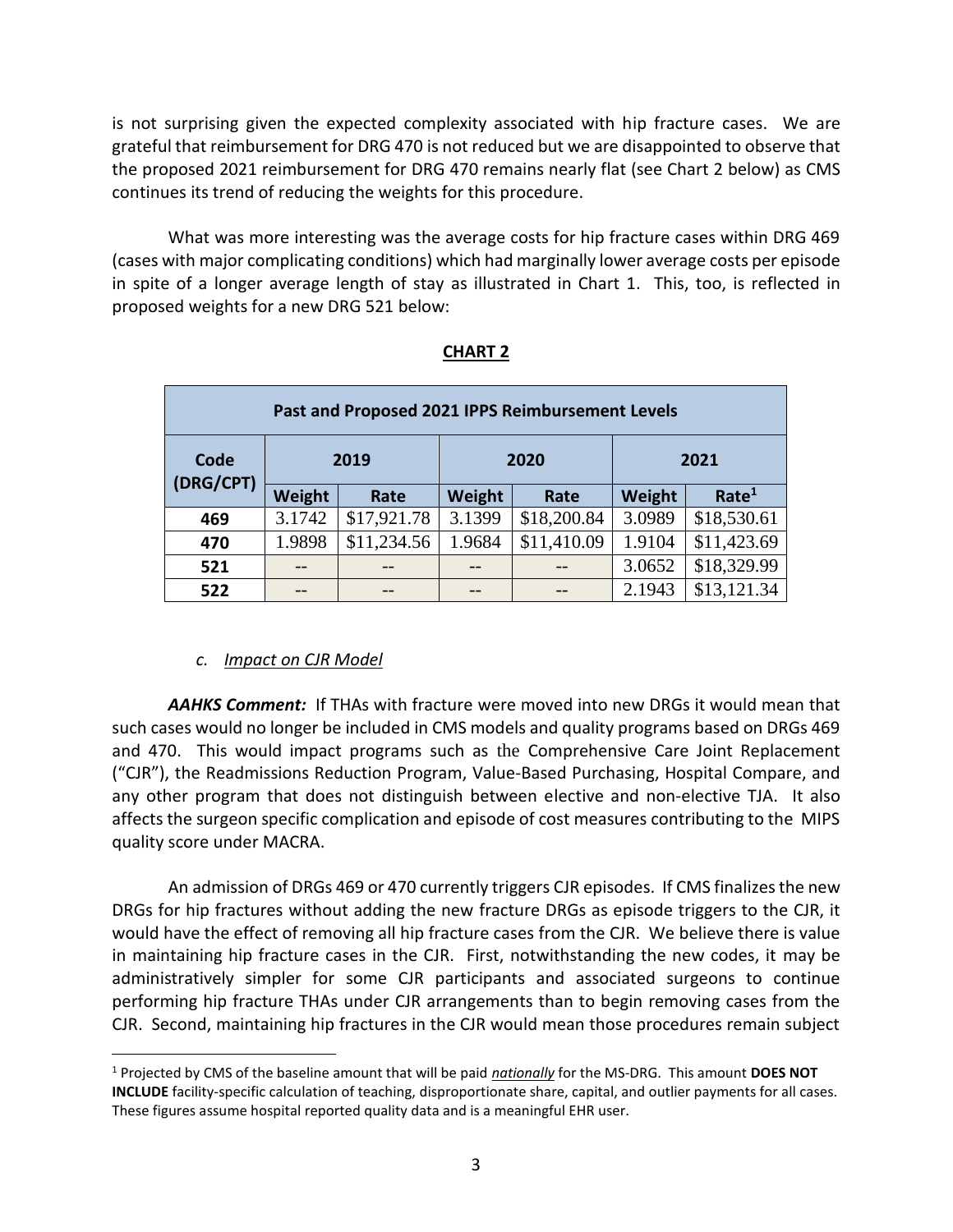to the value-based care incentives of the CJR. As noted in AAHKS' comment letter on the proposed CJR extension<sup>2</sup>, the model has been significantly improved since its inception. Ongoing access to the CJR model continues to present an opportunity for gain sharing and more comprehensive care coordination that should be continued for hip fracture cases.

We assume adding DRGs 521 and 522 to the CJR program as new episode triggers would have a neutral economic impact on the model and participants as CMS already offers a separate target price for hip fracture cases in DRGs 469 and 470.

## **II. Market-Based MS–DRG Relative Weight Proposed Data Collection and Potential Change in Methodology for Calculating MS–DRG Relative Weights (Sec. IV.P)**

CMS is proposing that hospitals report the following on their Medicare cost reports:

- median payer-specific negotiated charge that the hospital has negotiated with all of its Medicare Advantage ("MA") payers, by MS-DRG; and
- median payer-specific negotiated charge the hospital has negotiated with all of its thirdparty payers, which would include MA plans, by MS-DRG.

CMS further proposes that this collected data would be used in a potential change to the methodology for calculating the IPPS DRG relative weights to reflect relative market-based pricing. Beginning in 2024, CMS would implement a methodology for estimating the DRG relative weights using the median payer-specific negotiated charge for each MS-DRG for payers that are MA plans.

*AAHKS Comment*: We appreciate the work of CMS and this Administration to improve the transparency of health care prices for consumers. We agree that patients should have as much information as is possible about likely out of pocket costs for care. We further believe that it is in the interest of patients to provide them with data on providers' average costs and charges.

Nevertheless, as we stated in our comment letter to the 2020 Medicare Outpatient Prospective Payment System Proposed Rule, "AAHKS does not support any actions by the Medicare program to collect or disclose providers' payer-specific negotiated rates." Making public what has historically been proprietary, confidential negotiated rates would limit providers' leverage in negotiating private reimbursement rates with payers. Payers could identify the lowest rate disclosed between other payers and providers and set that low rate as a "ceiling" rate under a contract. While price transparency and surprise bills are an important issue, we support solutions that do not involve undermining the historic principles of achieving efficient prices through confidential negotiations with competing payers.

 $\overline{a}$ 

<sup>&</sup>lt;sup>2</sup> See AAHKS Comment Letter to CMS regarding CJR Model Three-Year Extension and Changes to Episode Definition and Pricing Proposed Rule: CMS 5529-P (June 22, 2020).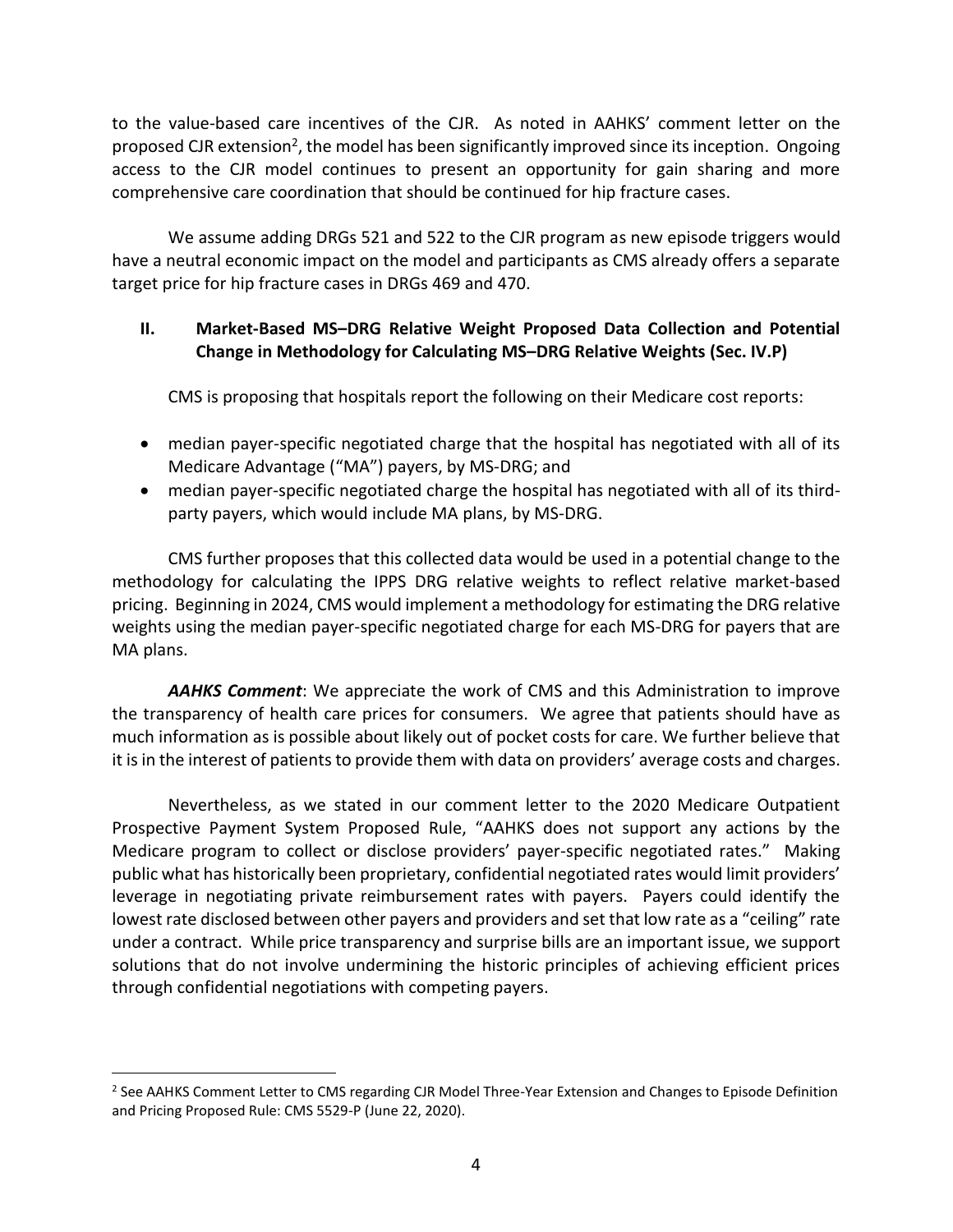We also understand that CMS is transparent in its interest to use this policy to reduce reimbursements to health care providers, citing the Secretary's report, "'Reforming America's Healthcare System Through Choice and Competition,' which recognized the importance of price transparency in *bringing down the cost of healthcare*."<sup>3</sup> In this case, bringing down the cost of health care consists of reimbursing health care providers less for treating beneficiaries enrolled in Medicare FFS. We believe that the nation's health care providers should not be expected to carry the weight of system-wide cost reduction solely through cuts in reimbursements for services delivered to beneficiaries. Nor does evidence suggest this is a driving force behind health care inflation.

If CMS is ultimately successful in litigation over this policy and proceeds in spite of provider objections, we urge that CMS take great caution, as it is difficult to predict all of the corresponding secondary impacts of this policy on plan and FFS reimbursements to health care providers.

CMS assumes that relative prices paid by either MA plans or other commercial insurers would be a better reflection of hospitals' true relative costs across DRGs than the current system of using cost report data to estimate relative costs. This is an unfounded assumption. Contracting and MA reimbursement model trends are an evolving phenomenon and illustrate that MA and commercially negotiated rates take into account any number of unique circumstances and factors that are unrelated to the cost of care. Privately negotiated rates between providers and MA plans have never been intended to be solely a proxy for the cost of care.

Areas in the country that have dominant MA programs relative to provider hospitals have greater leverage than those parts of the country with multiple MA providers and fewer hospital systems. It also does not account for those MA programs that are part of vertically integrated and local market dominant systems that negotiate charges on a system favorable basis rather than through pure market forces. In short, MA rates negotiated with hospitals are influenced by free market forces by design; this is far different than Medicare FFS rates and should not be used to influence those rates.

Concerns also arise in the many cases where MA-provider contracts reimburse for procedures based on a percentage of Medicare's FFS reimbursement rate. In some cases, MAprovider contracts reimburse at a lower percentage than Medicare FFS rates. In these cases, if CMS lowers a FFS DRG reimbursement based on MA commercial contracts, it would lead to a cascading reduction in reimbursements to providers under those MA provider contracts. Eventually a downward spiral would be created under such contracts wherein the Medicare FFS program and MA plans refer to each other's reimbursement rates to further and further reduce payments to providers.

 $\overline{a}$ 

<sup>3</sup> 85 Fed. Reg. 32790 (May 29, 2020) (emphasis added).